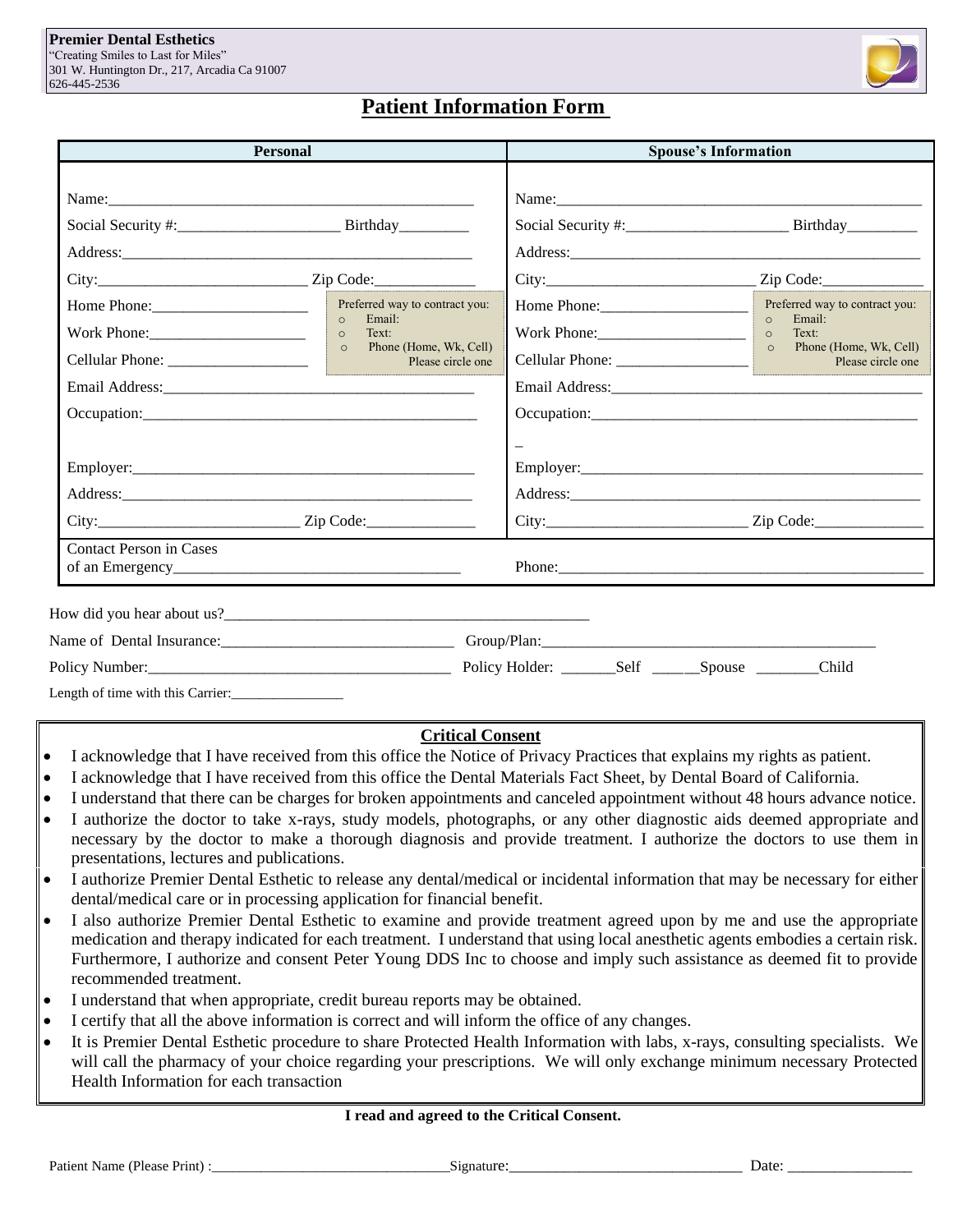| <b>MEDICAL HISTORY</b>                                                                  |                                                                                                |        |
|-----------------------------------------------------------------------------------------|------------------------------------------------------------------------------------------------|--------|
| Legal Name:                                                                             | Nickname<br>Date of Birth                                                                      |        |
| Name of Physician/and their specialty                                                   |                                                                                                |        |
| Most recent physical examination                                                        | Purpose                                                                                        |        |
|                                                                                         | Excellent<br>Fair<br>Poor<br>Good                                                              |        |
| What is your estimate of your general health?                                           |                                                                                                |        |
| Do you Have or Ever had:                                                                | Yes No                                                                                         | Yes No |
| 1. hospitalization for illness or injury?                                               | 25. digestive disorders (i.e. celiac disease, gastric reflux, bulimia, anorexia)               |        |
| 2. an allergic reaction to the following?                                               | 26. osteoporosis/osteopenia or ever taken anti-resorptive<br>medication (i.e. bisphosphonates) |        |
| - aspirin, ibuprofen, acetaminophen                                                     | 27. arthritis or gout                                                                          |        |
| - penicillin, erythromycin                                                              | 28. autoimmune disease                                                                         |        |
| - sulfa                                                                                 | (i.e. rheumatoid arthritis, lupus, scleroderma)                                                |        |
| - tetracycline                                                                          | 29. glaucoma/cataract                                                                          |        |
| - codeine                                                                               | 30. wear contact lenses                                                                        |        |
| - local anesthetic                                                                      | 31 head or neck injuries                                                                       |        |
| - fluoride or SLS                                                                       | 32. epilepsy, convulsions (seizures)                                                           |        |
| -chlorhexidine (CHX)                                                                    | 33. neurologic disorders (ADD/ADHD, prion disease)                                             |        |
| - metals (gold, nickel, stainless steel)                                                | 34. viral infections and cold sore                                                             |        |
| - latex                                                                                 | 35. any lumps or swelling in the mouth                                                         |        |
| -nuts, fruit, milk or shellfish                                                         | 36. hives, skin rash, hay fever                                                                |        |
| - red dve                                                                               | 37. STI/STD/HPV                                                                                |        |
| - other (please specify)                                                                | 38. hepatitis (type                                                                            |        |
| 3. heart problem, or cardiac stent within the last six months                           | 39. HIV/AIDS                                                                                   |        |
| 4. history of infective endocarditis                                                    | 40. tumor, abnormal growth, cancer                                                             |        |
| 5. artificial heart valve, repaired heart defect (PFO)                                  | 41. radiation therapy                                                                          |        |
| 6. pacemaker or implantable defibrillator                                               | 42. chemotherapy., immunosuppressive medication                                                |        |
| 7. orthopedic or soft tissue implant (i.e. joint replacement, breast implant)           | 43. emotional difficulties                                                                     |        |
| 8. heart murmur, rheumatic or scarlet fever                                             | 44. psychiatric treatment or antidepressant medication                                         |        |
| 9 high or low blood pressure                                                            | 45. concentration problems or ADD/ADHD diagnosis                                               |        |
| 10. stroke (taking blood thinners?)                                                     | 46. alcohol/recreational drug use                                                              |        |
| 11. anemia or other blood disorder                                                      | 47. speech difficulties or delayed growth at any time                                          |        |
| 12. prolonged bleeding or easily bruised                                                | <b>ARE YOU?</b>                                                                                |        |
| 13. emphysema, shortness of breath, sarcoidosis                                         | 48. presently being treated for any other illness                                              |        |
| 14. tuberculosis, measles, chicken pox                                                  | 49. aware of a change in your general health in the last 24 hrs                                |        |
| 15. breathing problems (i.e. asthma, stuffy nose, sinus congestion)                     | (i.e. fever, chills, new cough, or diarrhea)                                                   |        |
| 16. sleep problems (i.e. sleep apnea, snoring, insomnia,<br>restless sleep, bedwetting) | 50. taking medication for weight management                                                    |        |
| a. If yes to 16: Are you being treated for sleep apnea?                                 | 51. taking dietary supplements                                                                 |        |
| b. If yes to 16a: Do you have a CPAP or oral appliance?                                 | 52. often exhausted or fatigued                                                                |        |
| 17. kidney disease                                                                      | 53. experience frequent headaches or chronic pain                                              |        |
| 18. liver disease or jaundice                                                           | 54. a smoker or smoked previously or use smokeless tobacco                                     |        |
| 19. vertigo (i.e." the room is spinning")                                               | 55. considered a touchy/sensitive person                                                       |        |
| 20. thyroid or parathyroid disease or calcium deficiency                                | 56. often unhappy or depressed                                                                 |        |
| 21. hormone deficiency or imbalance (i.e. poly cystic ovarian syndrome)                 | 57. taking birth control pill                                                                  |        |
| 22. high cholesterol or taking statin drugs                                             | 58. currently pregnant                                                                         |        |
| 23. diabetes (What is your HbA1c=                                                       | 59. diagnosed with a prostate disorder                                                         |        |
| 24. stomach or duodenal ulcer                                                           |                                                                                                |        |

## **Describe any current medical treatment, impending surgery, or other treatment that may possibly affect your dental treatment. (i.e. Botox, Collagen**

**injections)\_\_\_\_\_\_\_\_\_\_\_\_\_\_\_\_\_\_\_\_\_\_\_\_\_\_\_\_\_\_\_\_\_\_\_\_\_\_\_\_\_\_\_\_\_\_\_\_\_\_\_\_\_\_\_\_\_\_\_\_\_\_\_\_\_\_\_\_\_\_\_\_\_\_\_\_\_\_\_\_\_\_\_\_\_\_\_\_**

| List all medications, supplements, and or vitamins taken within the last two years |                      |                                                                                 |                      |
|------------------------------------------------------------------------------------|----------------------|---------------------------------------------------------------------------------|----------------------|
| Medication/Supplement                                                              | Reason for taking it | Medication/Supplement                                                           | Reason for taking it |
|                                                                                    |                      |                                                                                 |                      |
|                                                                                    |                      |                                                                                 |                      |
|                                                                                    |                      |                                                                                 |                      |
|                                                                                    |                      |                                                                                 |                      |
|                                                                                    |                      | Please use the back side of this page if you are taking more than 8 medications |                      |

#### **PLEASE ADVISE US IN THE FUTURE OF ANY CHANGE IN YOUR MEDICAL HISTORY OR ANY MEDICATION YOU MAY BE TAKING.**

| Patient's Signature                                                 | Doctor's Signature |                     | Date               |      |
|---------------------------------------------------------------------|--------------------|---------------------|--------------------|------|
| Annual Update: (If all above are the same, please write no changes) |                    | Patient's Signature | Doctor's Signature | Date |
|                                                                     |                    |                     |                    |      |
|                                                                     |                    |                     |                    |      |
| $\bullet$ $\bullet$                                                 |                    |                     |                    |      |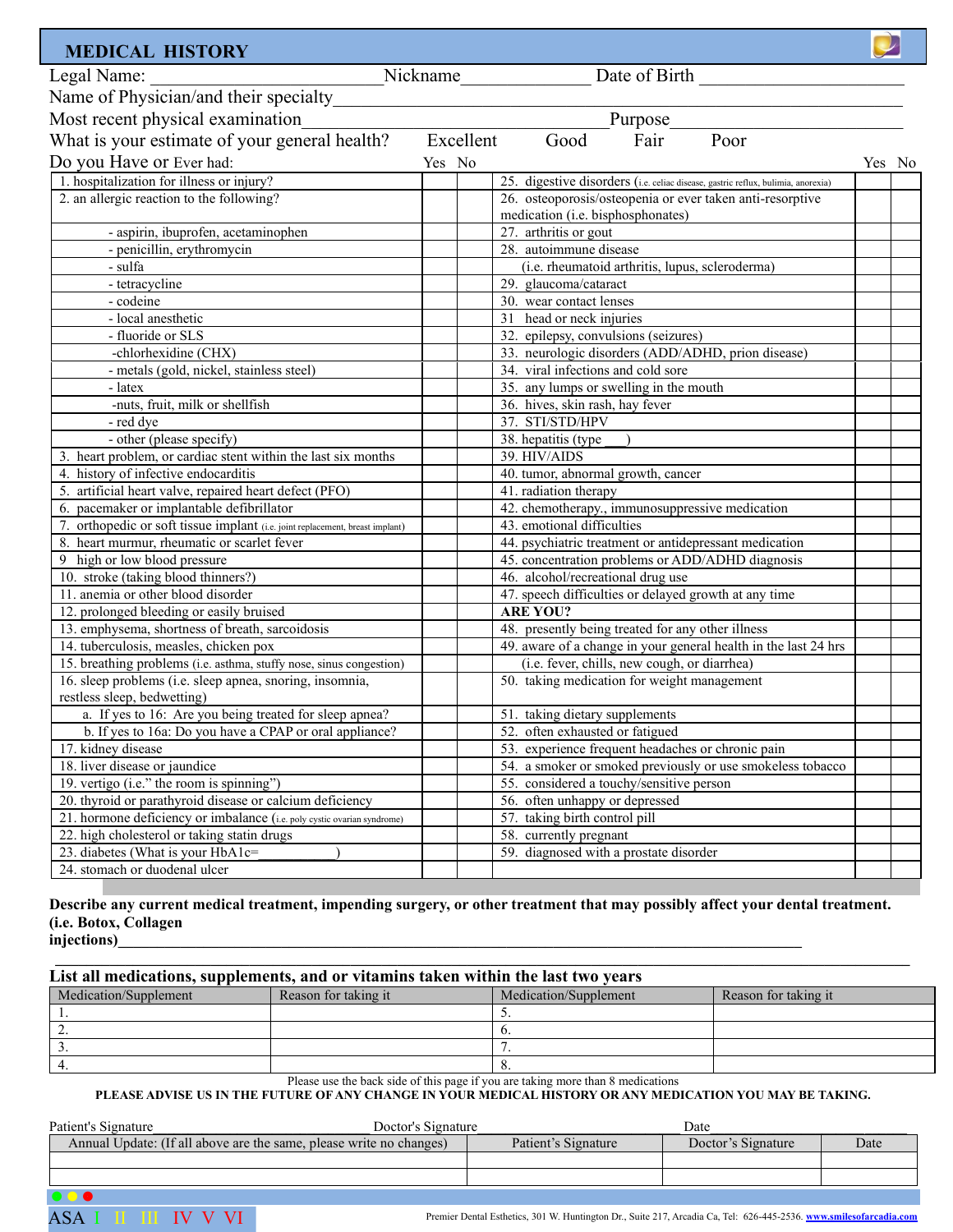| <b>Premier Dental Esthetic</b><br><b>DENTAL HISTORY</b> (7-2020)                                                                                     |        |
|------------------------------------------------------------------------------------------------------------------------------------------------------|--------|
| Patient Name:                                                                                                                                        |        |
| What is the most important thing to you about your dental visit today?                                                                               |        |
| What is the most important thing to you about your future dental health and or smile?                                                                |        |
| How would you rate the current condition of your mouth<br>8 9 10 (Excellent)<br>( Poor) 1 2 3<br>$\overline{\mathbf{4}}$<br>$5\quad 6\quad 7$        |        |
| (Not) $1 \t2 \t3$<br>$\overline{4}$<br>9 10 (Very)<br>How important is your dental health to you?<br>$5\quad 6$<br>7<br>8.                           |        |
| Name of your Previous Dentist<br>How long were you a patient?<br>Months/Years                                                                        |        |
| . I see my dentist every: 3 Mo. 6 Mo. 12 Mo. Not<br>Date of most recent x-rays<br>Date of most recent dental exam<br>routinely                       |        |
| PLEASE ANSWER YES OR NO TO THE FOLLOWING:                                                                                                            | Yes No |
| <b>PERSONAL HISTORY</b>                                                                                                                              |        |
| 1. Are you fearful of dental treatment? Scale of 1 to 10<br>$2$ 3 4 5 6 7 8 9 10 (Very)<br>(Not)                                                     |        |
| 2. Have you had an unfavorable dental experience?                                                                                                    |        |
| 3. Have you ever had complications from past dental treatment?                                                                                       |        |
| 4. Have you ever had trouble getting numb or any reactions to local anesthetic?                                                                      |        |
| 5. Did you ever have braces, orthodontic treatment or had your bite adjusted and at what age?                                                        |        |
| 6. Have you had any teeth removed or missing teeth that never developed? Or lost teeth due to injury or facial trauma?                               |        |
| <b>GUM AND BONE</b>                                                                                                                                  |        |
| 7. Do your gums bleed sometimes or are they ever painful when brushing or flossing?                                                                  |        |
| 8. Have you ever been treated for gum disease or been told you have lost bone around your teeth?                                                     |        |
| 9. Have you ever notice an unpleasant taste or odor in your mouth?                                                                                   |        |
| 10. Is there anyone with a history of periodontal disease in your family?                                                                            |        |
| 11. Have you ever experienced gum recession, or can you see more of the roots of your teeth?                                                         |        |
| 12. Have you ever had any teeth become loose on their own (without an injury), or do you have difficulty eating an apple?                            |        |
| 13. Have you experienced a burning or painful sensation in your mouth not related to your teeth?                                                     |        |
| <b>TOOTH STRUCTURE</b>                                                                                                                               |        |
| 14. Have you had any cavities within the past 3 years?                                                                                               |        |
| 15. Does the amount of saliva in your mouth seem to little or do you have difficulty swallowing any food?                                            |        |
| 16. Do you feel or notice any holes (i.e. pitting, craters) on the biting surface of your teeth?                                                     |        |
| 17. Are any teeth sensitive to hot, cold, biting or sweets or do you avoid brushing any part of your mouth?                                          |        |
| 18. Do you have grooves or notches on your teeth near the gum line?                                                                                  |        |
| 19. Have you ever had broken teeth, chipped teeth, or had a toothache or cracked filling?                                                            |        |
| 20 Do you frequently get food caught between any teeth?                                                                                              |        |
| <b>BITE AND JAW JOINT OCC</b>                                                                                                                        |        |
| 21. Do you have problems with your jaw joint? (pain, sounds, limited opening, locking, popping)                                                      |        |
| 22. Do you feel like your lower jaw is being pushed back when you bite your back teeth together?                                                     |        |
| 23. Do you avoid or have difficulty chewing gum, carrots, nuts, bagels, baguettes, protein bars, or other hard, dry foods?                           |        |
| 24. In the past 5 years, have your teeth changed (become shorter, thinner or worn)? Or has your bite changed?                                        |        |
| 25. Are your teeth becoming more crooked, crowded, or overlapped?                                                                                    |        |
| 26. Are your teeth developing spaces or becoming looser?                                                                                             |        |
| 27. Do you have trouble finding your bite, or need to squeeze, tap your teeth together, or shift your jaw to make your teeth fit together?           |        |
| 28. Do you place your tongue between your teeth or close your teeth against your tongue?                                                             |        |
| 29. Do you chew ice, bite your nails, use your teeth to hold objects, or have any other oral habits?                                                 |        |
| 30. Do you clench or grind your teeth together in the daytime or make them sore?                                                                     |        |
| 31. Do you have any problems with sleep (i.e. restlessness or teeth grinding), wake up with a headache or an awareness of your teeth?                |        |
| 32. Do you wear or have you ever worn a bite appliance?                                                                                              |        |
| <b>SMILE CHARACTERISTICS</b>                                                                                                                         |        |
| 33. Is there anything about the appearance of your mouth (smile, lips, teeth, gums) that you would like to change? (shape,<br>color, size, display)? |        |
| 34. Have you ever whitened (bleached) your teeth?                                                                                                    |        |
| 35. Have you felt uncomfortable or self conscious about the appearance of your teeth?                                                                |        |
| 36. Have you been disappointed with the appearance of previous dental work?                                                                          |        |

Patient's Signature: \_\_\_\_\_\_\_\_\_\_\_\_\_\_\_\_\_\_\_\_\_\_\_\_\_\_\_\_\_\_Doctor's Signature: \_\_\_\_\_\_\_\_\_\_\_\_\_\_\_\_\_\_\_\_\_\_\_\_\_\_\_\_Date\_\_\_\_\_\_\_\_\_\_\_\_\_\_\_\_